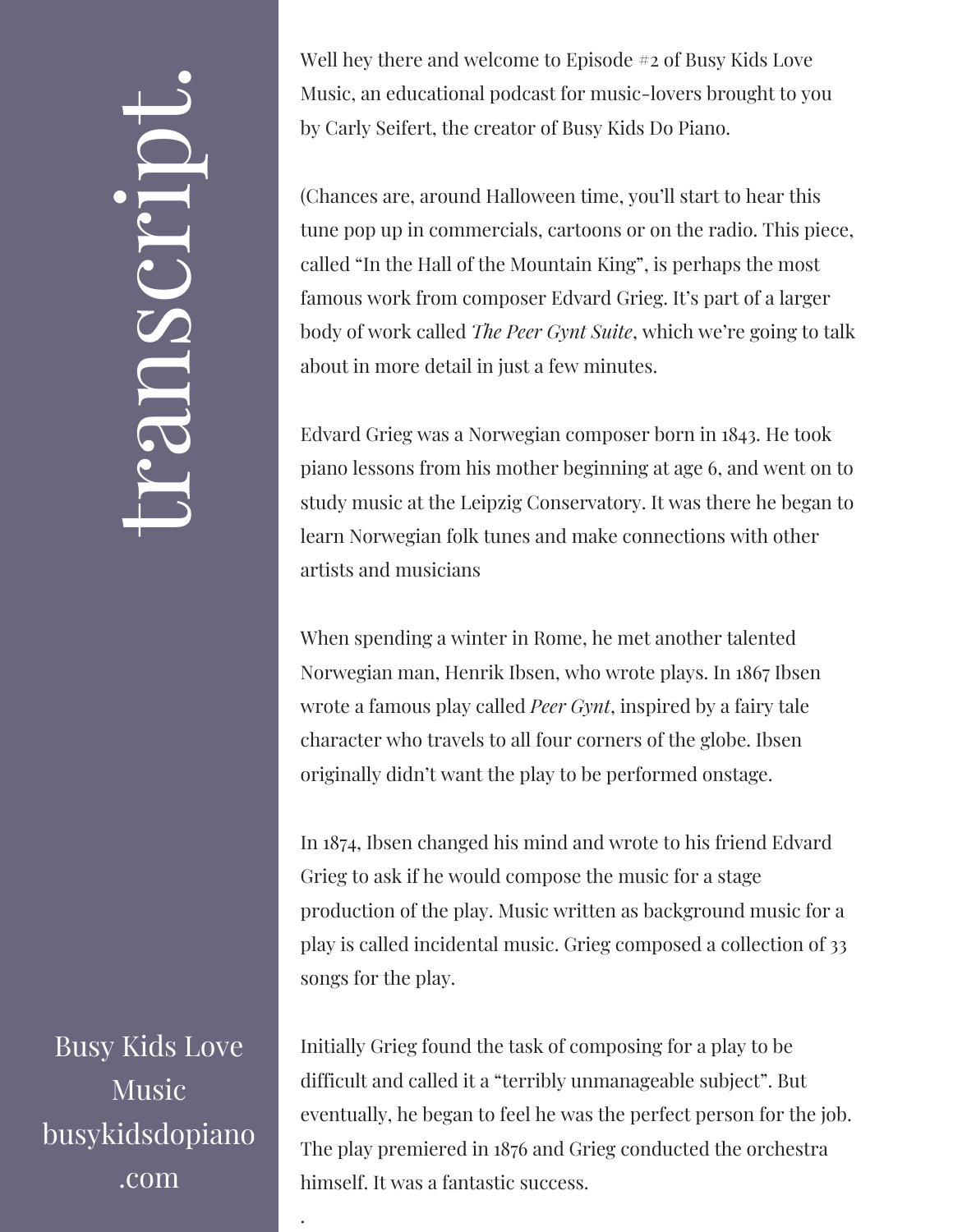## $\overline{\phantom{0}}$ ra<br>O n $\mathcal{S}$  $\bigcup$ r $\bullet$   $\overline{\phantom{1}}$  $\boxed{\phantom{1}}$  $\overline{\phantom{0}}$  $\bullet$

Busy Kids Love Music busykidsdopiano .com

Let's listen to a few excerpts from the *Peer Gynt Suite*.

Does the music you're listening to now create a picture in your mind as you hear it? This piece is called, "Morning Mood". It was performed as incidental music -- remember that means "background music" -- in Act 4, scene 4 of Ibsen's play. The hero of the story -- Peer Gynt -- is stranded in the Moroccan desert after his friends took off with his fancy boat while he slept. The sun is rising and Peer Gynt is fighting off a group of monkeys with a tree branch.

Now that many of the pieces from *Peer Gynt* are performed on their own -- meaning they aren't performed as incidental music -- "Morning Mood" is often associated with the beautiful mountains and scenery in Grieg's home country of Norway. (Fade the music out

Let's revisit "In the Hall of the Mountain King" -- perhaps the most famous piece of the play -- and the most famous piece Grieg composed. The music starts softly and is played by low instruments in the orchestra -- cellos, double basses and bassoons. Peer Gynt -- our mischievous hero is tip-toeing through the halls of the mountain king.

(if it's possible to match what I'm describing with what is happening in the music, that would be awesome!) The trolls, goblins and gnomes hear him and begin to chase him. Notice how the music gets faster and louder and higher -- things feel a bit more frantic and wild -- until all the instruments crash at the end!